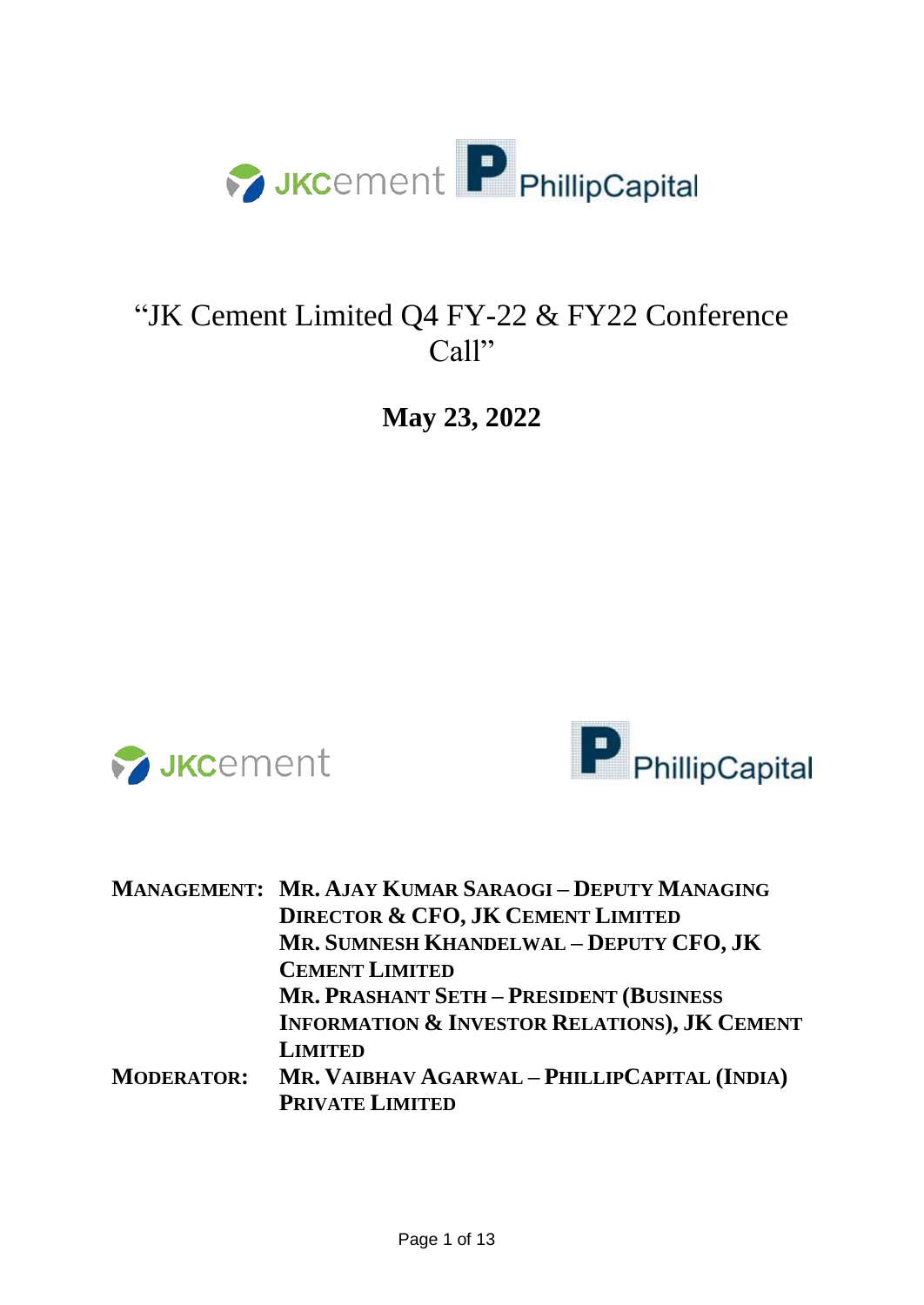

- **Moderator:** Ladies and gentlemen good day and welcome to the JK Cement Q4 FY22 & FY22 Con-Call of hosted by PhillipCapital (India) Private Limited. As a reminder all participant lines will be in the listen-only mode and there will be an opportunity for you to ask questions after the presentation concludes. Should you need assistance during the conference call, please signal an operator by pressing '\*' and then '0' on your touchtone phone. Please note that this conference is being recorded. I now hand the conference over to Mr. Vaibhav Agarwal from PhillipCapital (India) Private Limited. Thank you and over to you, sir.
- **Vaibhav Agarwal:** Thank you, Inba. Good evening, everyone. On behalf of PhillipCapital (India) Private Limited, we welcome you to the Q4 FY22 & FY22 Call of JK Cement Limited. On the call we have us Mr. Ajay Kumar Saraogi – Deputy Managing Director and CFO, Mr. Sumnesh Khandelwal – Deputy CFO and Mr. Prashant Seth – President (Business Information & Investor Relations).

I would like to mention on behalf of JK Cement Limited and its management that certain statements that may be made or discussed on the conference call may be forward looking statements related to future developments on the current economy. These statements are subject to number of risks, uncertainties and other important factors which may cause the actual developments and the results to differ materially from the statements made. JK Cement Limited and the management of the Company assumes no obligation to publicly alter these forwardlooking statements whether as a result of new information or future events or otherwise.

I will now handover the floor to the management of JK Cement for their opening remarks which will be followed by interactive Q&A. Than you and over to you, Saraogi sir.

**Management:** Thank you Vaibhav. Good evening. The board of directors met on 21<sup>st</sup> of May to review the working for the quarter ended 31<sup>st</sup>, March '22 and for the year ended 31<sup>st</sup>, March '22.

The major highlights for the fourth quarter:

The revenue from operations during this quarter was Rs. 2,269 crores as against Rs. 1,940 crores in Q3, an increase of 17%. The operating expenses were at Rs. 1,886 crores vis-à-vis Rs. 1,570 crores, an increase of 20%. The EBITDA during this quarter was Rs. 383 crores as against Rs. 371 crores, an increase of 3%. The other income was Rs. 41 crores as against Rs. 26 crores. The depreciation was Rs. 76 crores as against Rs. 72 crores. The finance cost was Rs. 69 crores as against Rs. 65 crores, an increase of 5% and the profit before tax an exceptional item was Rs. 279 crores as against Rs. 260 crores. The profit after tax and exceptional item was Rs. 86 crores as against Rs. 167 crores.

The EPS during the quarter was Rs. 11.15 paisa as against Rs. 21.66 paisa. The EBITDA margins during the quarter was 17.21% as against 19.49%.

**(inaudible) 3.39** for the whole year during this financial year: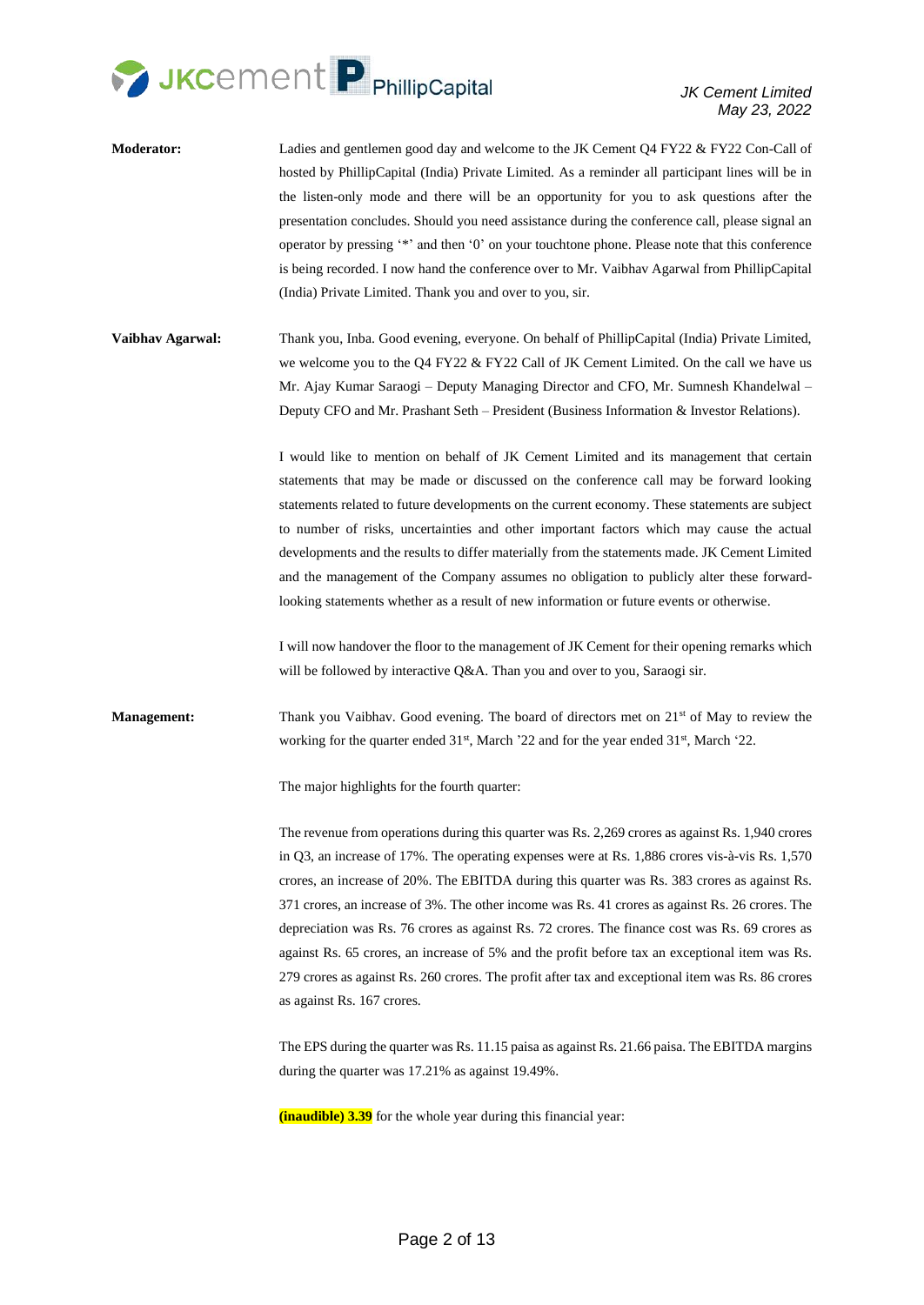

The revenue from operation was Rs. 7,679 crores as against Rs. 6,328 crores, an increase of 21%. The operating expenses accordingly were higher by 29% at Rs. 6,197 crores as against Rs. 4,814 crores. The EBITDA was Rs. 1,482 crores as against Rs. 1,514 crores, a drop of 2%. The other income was higher at Rs. 143 crores as against Rs. 113 crores, an increase of 26%.

The depreciation was higher for the year at Rs. 282 crores as against Rs. 245 crores. The finance cost was higher at Rs. 249 crores as against Rs. 223 crores, an increase of 12%. Profit before tax the was lower by 6% at Rs. 1,094 crores as against Rs. 1,159 crores. Profit after tax was also lower by 3% at Rs. 964 crores as against Rs. 992 crores. The EPS was Rs. 81.61 as against the Rs 78.02. The EBITDA margins during the year was 19.68% as against 24.29%.

During this fiscal the Company also made an extraordinary provision for the Fujairah plant of impairment of Rs. 130 crores which was as compared to what the impairment was also made in the previous year of Rs. 166.86 crores.

The Board of Directors also recommended to the shareholders a dividend payout of Rs. 15 per share.

The gross debt standalone as on  $31<sup>st</sup>$  March, stood at Rs. 2,850 crores as against Rs. 2,841 crores. The consolidated gross debt was Rs. 3,434 crores as against Rs. 3,232 crores. The net debt was Rs. 2,150 crores as against Rs. 1,475 crores.

The net debt to EBITDA was 1.45 as 0.96 consolidated. The net debt-to-equity was 0.51 as against 0.40.

The work on the Panna expansion is in advanced stage and we have already, the erection work at **(Inaudible) 7.05** has started and it is expected that the plant would be on stream in this fiscal '22-23. These are the major highlights. If you have any questions please let us know. Thank you.

**Moderator:** Thank you very much. Ladies and gentlemen, we will now begin the question-and-answer session. Our first question is from the line of Shravan Shah from Dolat Capital Market.

**Shravan Shah:** Couple of questions; first one on the some of the numbers, data points, trade share, OPC share, lead distance, road mix, fuel mix for this quarter.

**Management:** Trade was 68%, and the rail movement is 17%, lead distance was 457 kilometers and fuel mix were around 50% of pet coke and balance 20%-25% imported coal, balance is the alternate fuel.

**Shravan Shah:** And OPC share was?

**Management:** It was 62%, the blending ratio PPC-PAC 38% was OPC.

**Shravan Shah:** Post March how much pricing increase we have taken?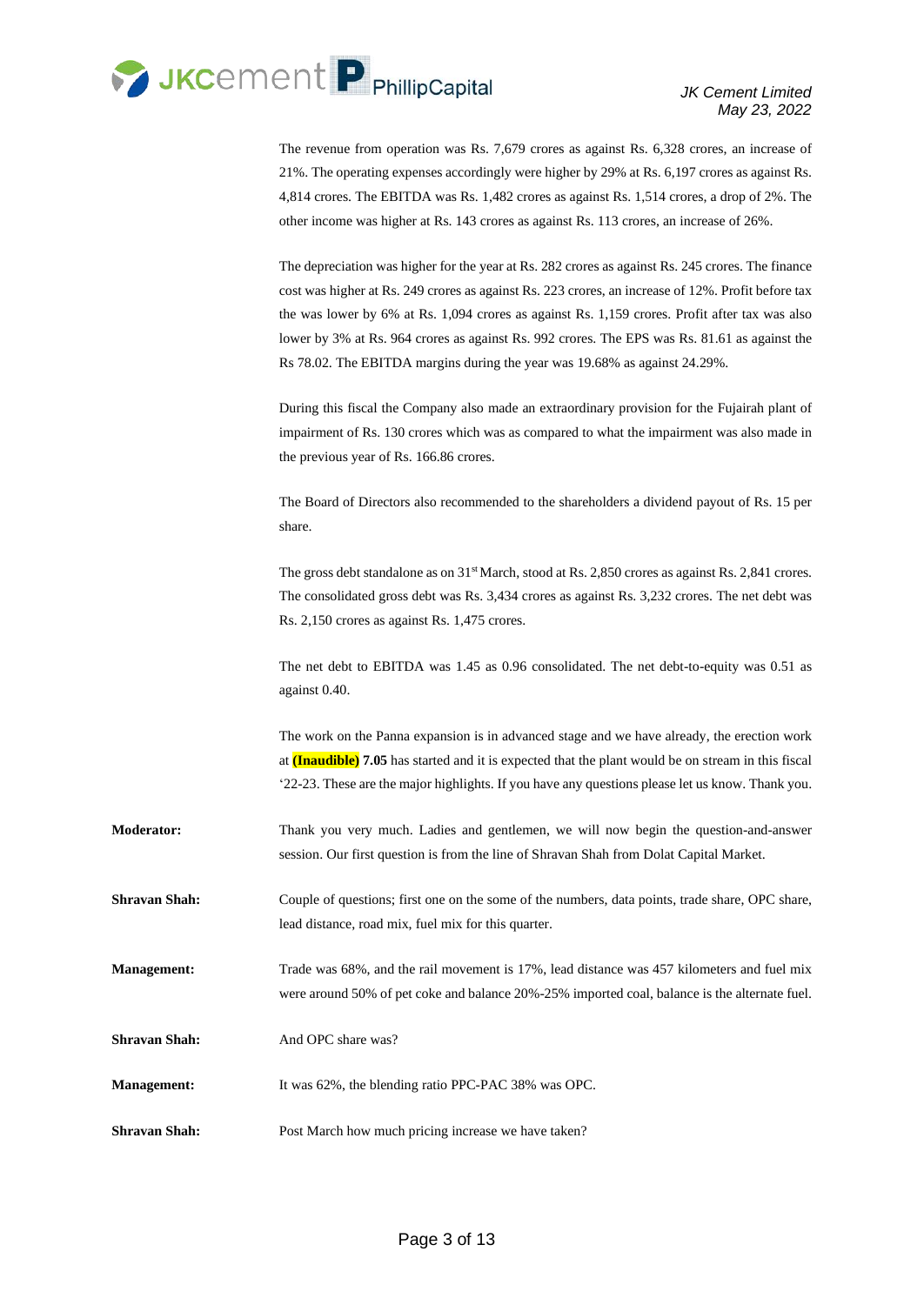

**Management:** Post March the price increase has been in the range of Rs. 25 to 35 a bag, especially in the north but not in the south. **Shravan Shah:** Any further expectation of hike in remaining months of this quarter? **Management:** Yes, the efforts are there but presently the demand is low and there are cost pressures and to meet that it has to be passed on to the customers but the Company will see the how the market takes shape. **Shravan Shah:** The last time we said that in terms of the costing, particularly on pet coke front, so 13,000 was our costing for third quarter, so what was this quarter and we were expecting around 15% kind of increase which has not happened? So, is it fair to assume that for now the increase would be 20%-25% increase on power and fuel would be there in this quarter and when do you see the things to taper down on power and fuel particularly? **Management:** Basically, like as far as pet coke is concerned the prices have gone up by 15% but because of fuel mix, in our case AFR in main coal mix has improved substantially. Because of that the overall fuel cost has not gone up to that level. **Shravan Shah:** So, broadly how much we expect the petcoke prices or the power and fuel cost to increase for this quarter for Q1 FY23? **Management:** This will mainly depend on how the market behave but as far as fuel is concerned like the prices as petcoke prices have already gone up by around Rs. 4000 to 5000 a ton basically if you compare to February and March. On conservative basis we can assume like at least there should be increase of 15% to 20% as far as petcoke price is concerned, average petcoke price. **Shravan Shah:** For our consumption costs for fourth quarter or the overall cost or fuel cost, consumption cost was how much for fourth quarter? **Management:** If I talk on average fuel mix like previously as we told its 13,078 was the petcoke price, this went up to 15,027. But overall, again 13,078 it was 8,720 average fuel mix cost was there which has gone up from 8,720 to 9,308 which roughly works out to 7% to 8%. **Shravan Shah:** Last question is particularly on the UAE. As far as, if I am correct last quarter of this FY21, so 1 year before we said that when we took a write off last year, so we said now we don't expect further more write-off in UAE operation. This quarter we have taken a write-off 130 odd crores, so total in 3 years around 475 crores kind of a write-off we have taken. Couple of questions, one how much more write-off can be expected? Second how much till now we have invested in terms of the equity, preference share, loans, debtors whatever form, so how much value is still left? Is there a thing that we are looking at to sell this plant or is it possible to sell this plant? If so, what kind of value can we get? **Management:** As far as the impairment is concerned and yes it was based on, we had projected that the profitability would improve and we have been able to get the top line numbers. However, the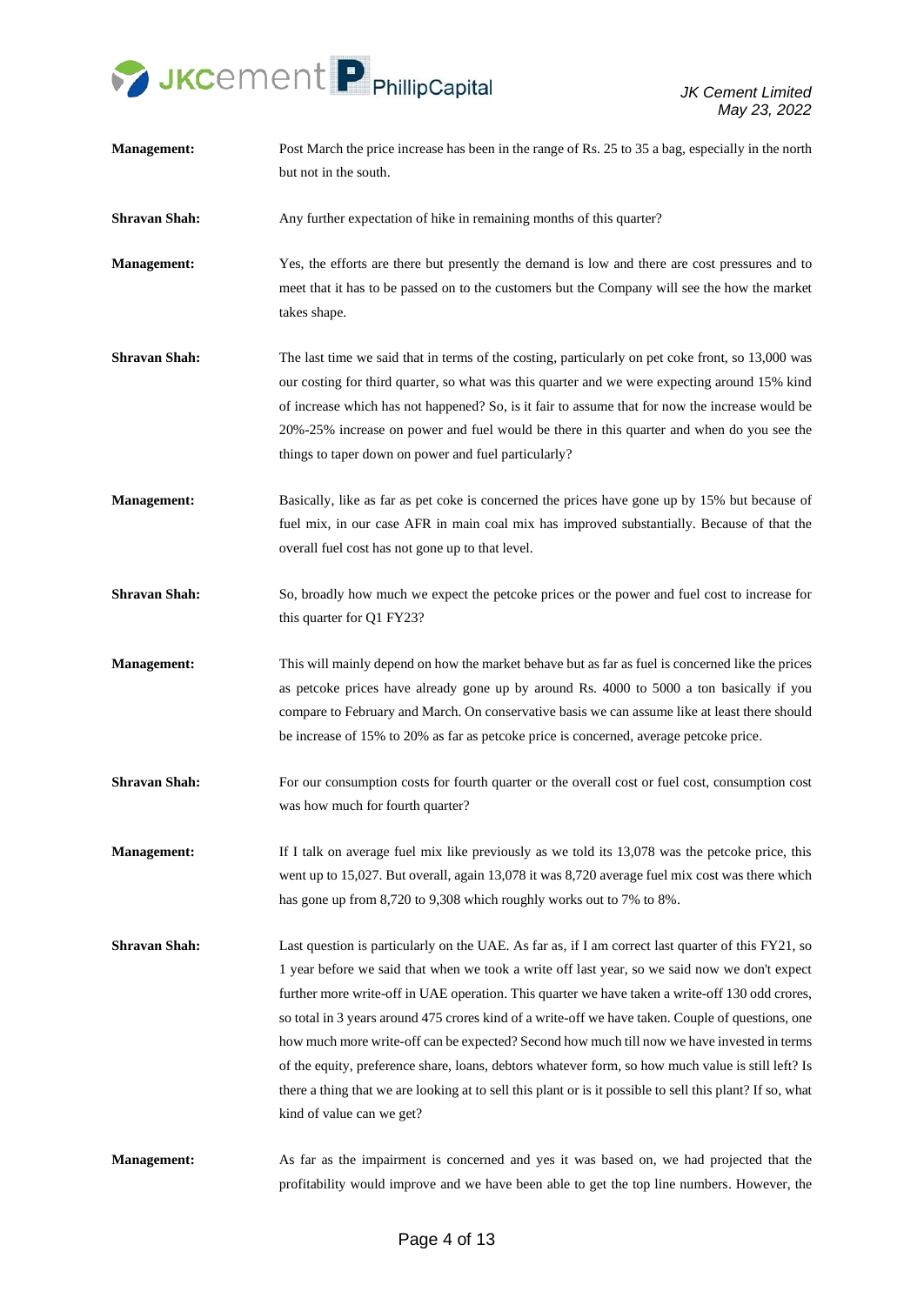

costs have increased substantially which could not be passed on to the customer and we don't see in the present scenario that at least for the next maybe about a year, it would be difficult to pass on all the cost increases. Based on that and the revised projections were made on which we felt that the valuers said that it would be fair to do further impairment, this led the true value of the investment. Therefore, the impairment of 130 crores was done. Definitely we feel that maybe going forward there should not be any requirement of impairments but it will depend upon how the market scenario remains. As far as the investment in Fujairah is concerned, the total investment is 972 crores. We have already made an impairment of 453 crores up till now. You said on selling a plant, no as per our business plan we don't feel that Company should think of divesting this plant as it would adversely affect the white-cement operations in India or so. And looking to the future of the white cement, it would be better for the Company to hold on to the plant as revise and growth in the white market and we would need to import white cement from Fujairah.

**Shravan Shah:** Lastly on that CAPEX, how much for FY23-24 on Panna and even the maintenance, so total CAPEX number for FY23 and '24?

**Management:** '23 we are expecting CAPEX of the similar number in the Panna like we have done around 1,150 crores, so similar amount. Our normal CAPEX will be to the tune of 300 crores. Besides we will have like another 150 crores of investment in the paints and maybe the other opportunities of the grinding unit, the initial expense of 100 crores. We are expecting around the 1,700 crores of CAPEX in '23. '24 will be the spillover CAPEX of Panna which will be in the range of 400 crores, CAPEX again will be 300 cores and 100 crores for the paint and then maybe if we take up the grinding unit then the expense of 250 to 300 crores on that account. In that case overall it will be 1,100 crores.

**Moderator:** The next question is from the line of Navin Sahadev from Edelweiss.

Navin Sahadev: On this AFR front, I just wanted to confirm, you said 50% was petcoke 20%-25% is imported coal which means almost about 25% is AFR for the quarter.

**Management:** Yes, this is by volume Navin, not by TSR, thermal substitution rate is around 9% but volumetric consumption is like that. You can actually take, we have used 50% petcoke and 50% coal and AFR, exact details we will not be able to share.

Navin Sahadev: I was just taking because even in calorific value terms how much could like AFR go up to is what my question was? Though you have a 2030 target but I'm trying to just understand AFR can be how much percentage in energy equivalent terms.

**Management:** That we have shared that, it is the 9% and our 2030 target is 35%.

**Navin Sahadev:** Second you mentioned there is a possibility of some grinding units we might take up next year. You just responded to the previous question. Towards that I just wanted to understand have you identified any locations in UP/MP or maybe in the Eastern region for this because grinding units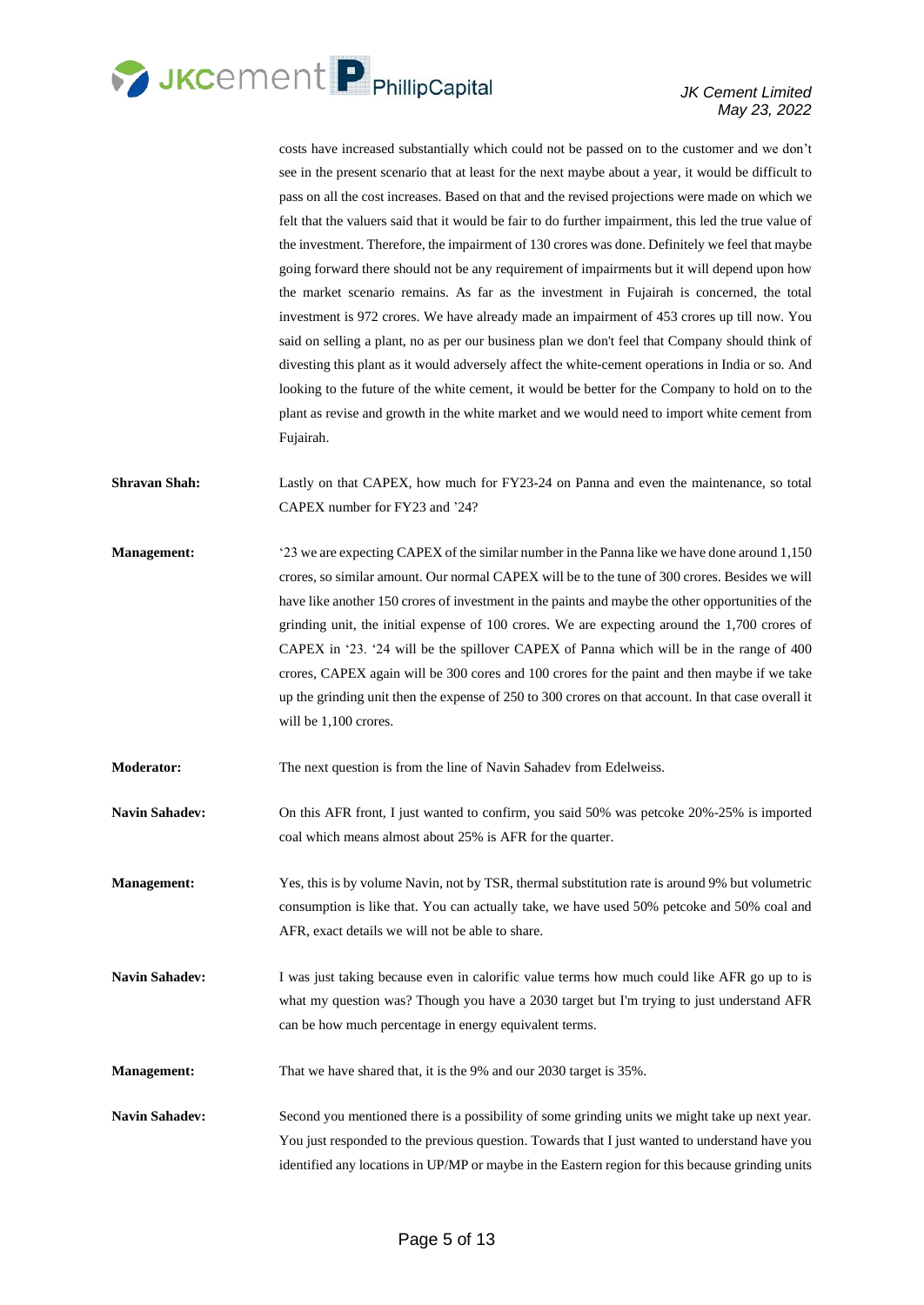

typically takes much less time. We are just 6 months away probably some of the clinkers to start at Panna. Where are we on the additional grinding units that you just spoke about?

- **Management:** We have already identified the locations in MP and UP for the proposed grinding locations. We would be concluding one MP we have already finalized the land and we shall be finalizing the land shortly in UP also. Once we do that and closer to when we are about to commission Panna, we will take up to the board and see whatever the plans for the grinding expansion.
- **Navin Sahadev:** Is there a plan to put up go to the Eastern region also, as in Bihar kind of a location for grinding unit, is there a plan on those lines?
- **Management:** Not immediately but definitely we are working out on our next phase of expansion in that it may come up but immediately the next we have only plans for if we talk about FY23, the current fiscal and the next fiscal we are talking about the grinding, two grinding stations.
- **Navin Sahadev:** My last question regarding this fuel mix. You said petcoke is about 50% and imported coal is around 20%-25%. If I look at the most recent prices, imported coal seems to have shot up very significantly in excess of \$350 plus. Whereas petcoke if I'm tracking the dollar rates correctly it's still stable around \$250 odd. Is there a way we can increase the petcoke usage because I would like to believe it is comparatively cheaper? So, correct me if I'm wrong but if it's comparatively cheaper is there a way we can increase the petcoke usage significantly and do away with petcoke, is that kind of availability there of petcoke in the market?
- **Management:** Again, what we have used imported coal because the procured imported coal on per 100 GCB was cheaper than petcoke. We always use fuel which is cheaper, definitely we are not going to use imported coal which is costlier than petcoke. It is not a need that we need to use so much of imported coal as a part of our fuel mix. Yes, we will be seeing that going forward it would be mainly petcoke and AFR as our fuel combination. Unless we see that there is coal available which is cheaper in terms of GCB and we can take advantage of it in cost.

**Moderator:** Our next question is from the line of Rajesh Ravi from HDFC Securities.

**Rajesh Ravi:** First question on the realization front, we see that the margins would have come off sequentially across both grey cement and the white cement business, is that understanding right versus December quarter?

- **Management:** Yes. In this quarter yes.
- **Rajesh Ravi:** But why would that has happened assuming that there was some price improvement which have happened and the cost inflation also was not expected to balloon versus what is the scenario in Q1? What's specific things led to this correction across both the segments?
- **Management:** No, Rajesh if you see the price increase was in the later part of the quarter. So, we have seen the improvement is the margin. Overall if you see for the quarter as a whole, it was not there because the pressure of cost increase was higher than the increase in the prices what was witnessed this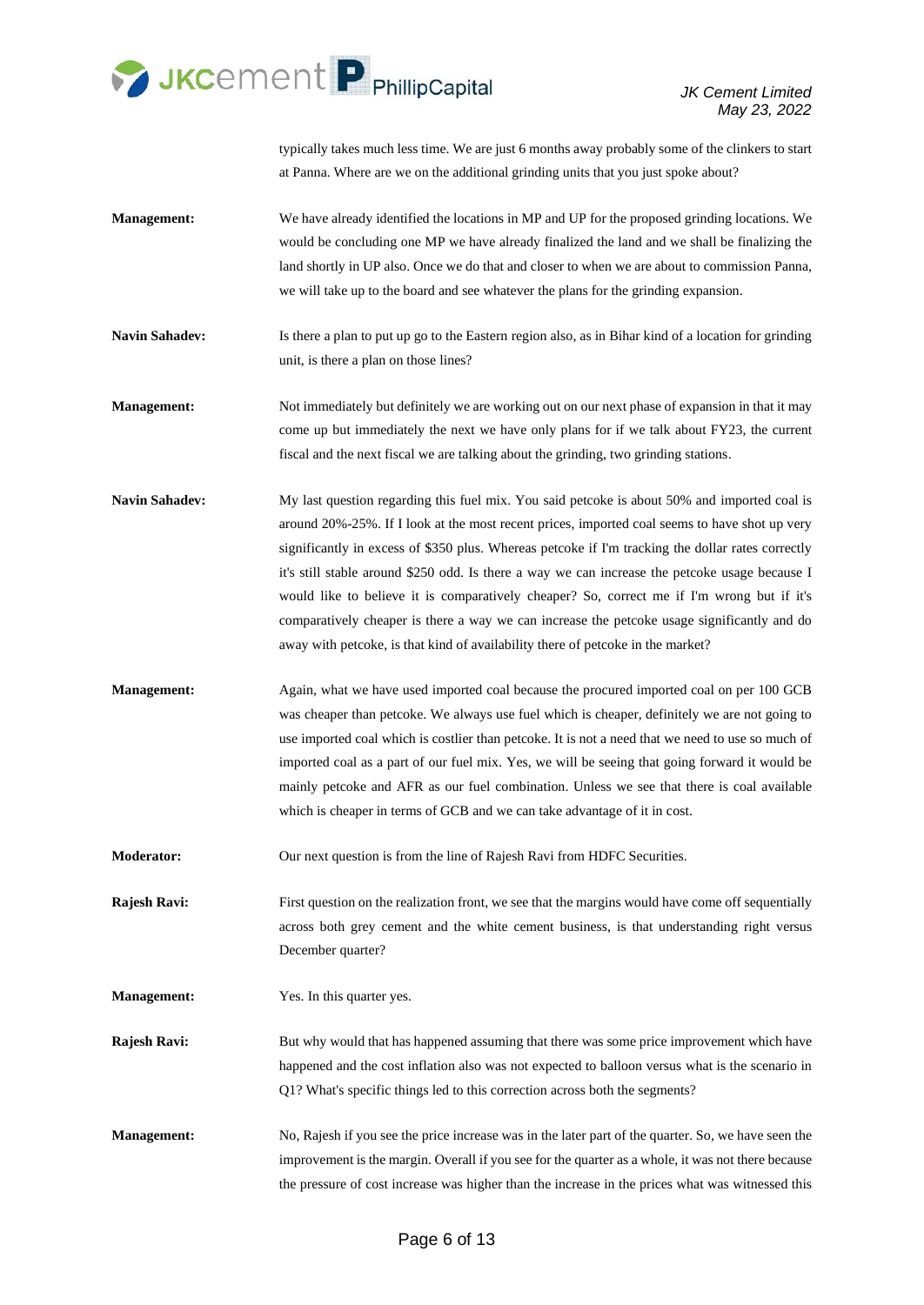

quarter. So, if you talk about the Q1, yes there has been significant price increase in the north but cost pressures are definitely there. As we said that in the petcoke pricing, we are still looking at like 50% type of increase which is likely to come up, not fully in this quarter but some part in the quarter and partly in next quarter. So, overall, yes, realization is there but actually that has meet out the cost escalations. So, it has not led to any significant improvement in the margins.

- **Rajesh Ravi:** Are you looking at the margins improving versus Q4 to Q1 or would you expect the same to be remaining or there are further pressures?
- **Management:** Marginal improvement is expected.
- **Rajesh Ravi:** In both grey and white you're looking at?
- **Management:** Yes, we talk about combined because we don't talk about grey and white.
- **Management:** Company as a whole we should see a marginal but otherwise there's a lot of pressures. One, increase in petcoke prices, increase in other prices, the rupee devaluation. Again, we are not seeing more than a rupee devaluation is going to also have an impact on both the businesses. We import lot of chemicals and for there the freights have gone up, rupee devaluation will have its impact. So, all the input costs are going to increase and it is not possible in the current market to pass on everything. The efforts are being made to pass on the cost increases for the grey cement has seen some price increase. Also making a spurt in white cement so all that we see that marginally yes, there should be some improvement but again the volumes in Q1 would be lower than Q4. So, that will also have an impact.
- **Rajesh Ravi:** Talking about the white business for FY22 as a whole if I look at while the volumes have improved year-on-year 11% on a standalone basis, the realization number which you shared that number has come off 2% given that there is significant cost build up which was happening since second half of the financial year. So, how do we read into this with, is it all of competitive pressure as you have said earlier, was there something else to it?
- **Management:** Again, we have not been able to pass on everything in the white business in the previous fiscal and we would see that though efforts are being made. I think with all around we have to see how the competitors behave. But yes I think in case of white cement all the import prices are also increasing, should be actually help us in passing on at least a major portion of the cost.
- **Rajesh Ravi:** But you are saying import prices are imported white cement prices are coming down or going up, what are you saying?
- **Management:** It has increased. That's with import of white cement has become costlier, so that will help us in increasing the white cement pricing in India also.
- **Rajesh Ravi:** Any number that you may have like what inflation would have gone and imported cost price how much would have they gone up by?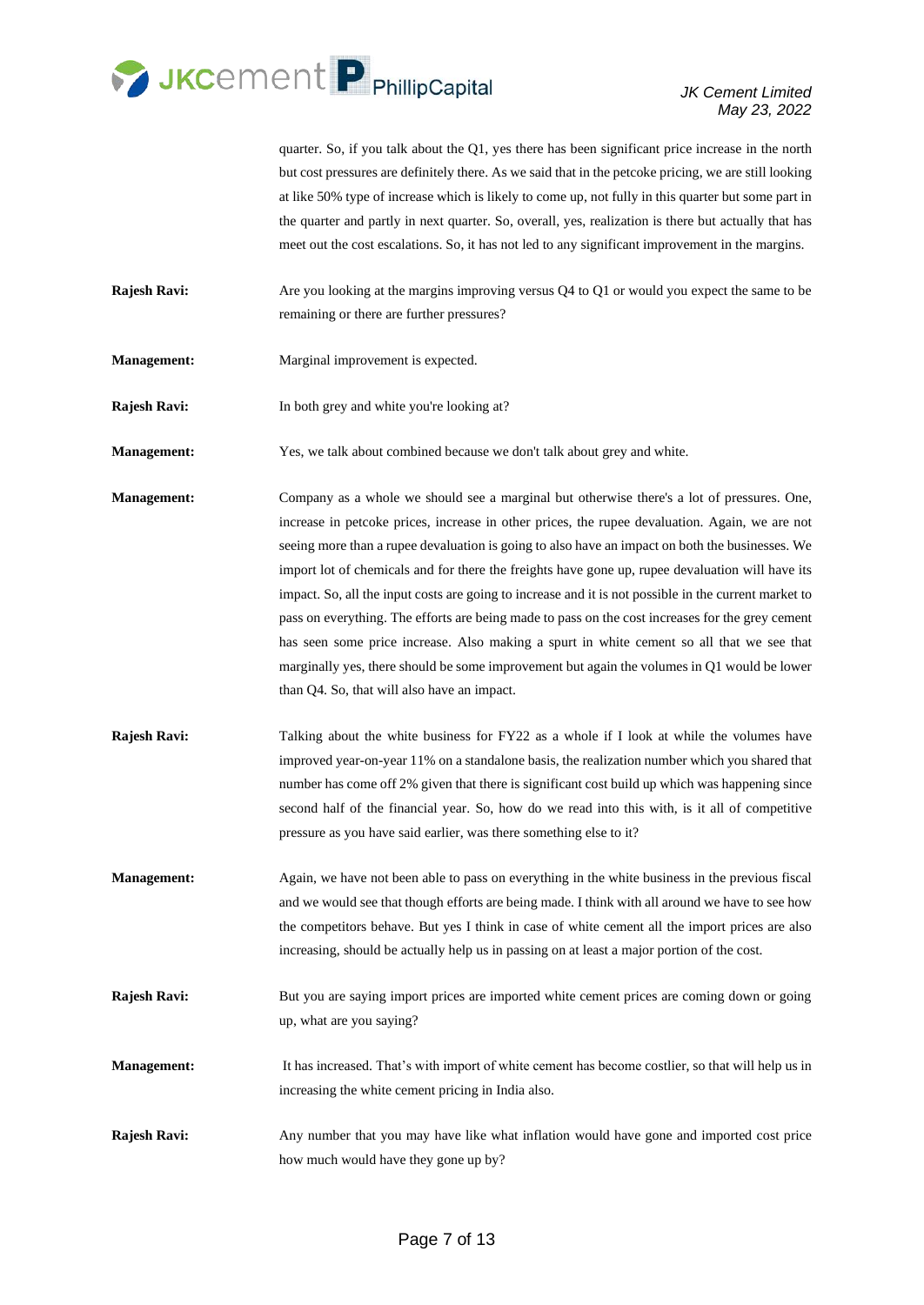

- **Management:** One, 5% because of rupee devaluation and also about 5% increase in pricing, 5% to 7%. So, overall, 10%-12% is the increase of imported white cement in the country that will help us in increasing the white cement pricing in India.
- **Rajesh Ravi:** UAE operations you are also looking to expand into the African continent, how is that playing out if any, have you seen any traction over there?
- **Management:** African continent, yes, the demand has built up, we have seen. But the problem what we have faced is we are not able to send the material because of the high ocean freight and nonavailability of the containers. Initially there were problems relating to COVID and all that but afterwards there was a good demand. But yes we could not take out that opportunity because of the problems faced in the transportation.
- **Rajesh Ravi:** On balance sheet front on a consol basis if we look at the net debt; for this financial year we closed with around 2,800 crores net debt. We have as you mentioned 1,700 crores CAPEX this year and 1,100-1,200 crores next year. Are we looking at the debt to further expand maybe by another 1,100-1,200 crores net debt over the next 2 years?
- **Management:** So, as far as net debt is concerned, the consolidated net debt as on 31<sup>st</sup> March is 2,150 crores.
- **Rajesh Ravi:** No, consol.
- **Management:** This is consol.
- **Rajesh Ravi:** Total debt including working capital.

**Management:** Yes, working capital is not a debt. You cannot take a working capital...

- **Rajesh Ravi:** No, short-term borrowing and all which is there reported in your numbers. I am factoring in those numbers together.
- **Management:** Again short term borrowing with the increase in business will also increase to some extent.
- **Rajesh Ravi:** I'm just looking at for a comparative purpose.
- **Management:** I will comment on the long-term borrowing.
- **Rajesh Ravi:** Please do comment that.

**Management:** Long term debt is 2,150 in the net debt long term consolidated. For the Panna expansion we have to take a loan of about 1,700 crores. We have taken 450 crores loan for Panna as on 31<sup>st</sup> March. That itself was about 2,150 crores new debt has to be taken. With this 2,150 would be a new debt. There would be a definitely a repayment of about 300 odd crores. That net debt position may increase about 1000 crores. Around 1000 crores maybe plus minus 200 crores whatever.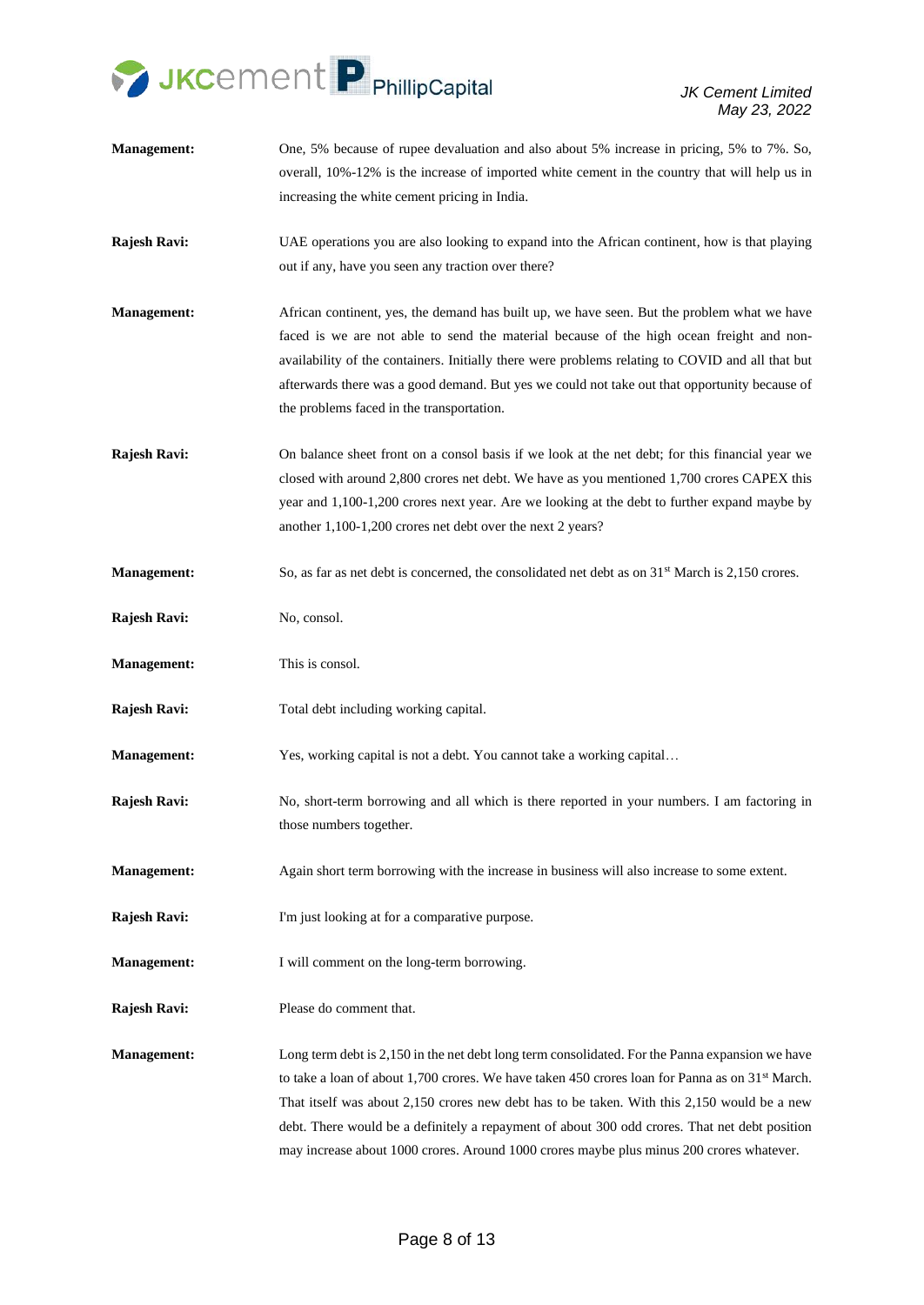

- **Rajesh Ravi:** That depending upon the operating cash. Last question on that fuel cost you mentioned, could you just give the number in Q4 on a blended basis what was the cost inflation quarter-on-quarter and as we stand today first half of the quarter, what has been the cost inflation quarter-on-quarter fuel cost inflation?
- **Management:** As Sumneshji has already answered these points I'll repeat that. The average fuel cost was in the range of Rs. 9,300 as against the Rs. 8,700 of previous quarter and we have seen increase mainly in the petcoke prices which is around Rs. 2000 per ton in this quarter as against the previous quarter.
- **Rajesh Ravi:** So, in Q1 you have seen Rs. 2000 increase in the petcoke, so on a blended basis how much would that lead to an increase?
- **Management:** Not in Q1, this I am telling you Q4.
- **Rajesh Ravi:** 8,700 to 9,300 that was inflation we have seen in Q1 versus Q4 what sort of number you are looking for?
- **Management:** We are expecting that because of the increase in the prices, the fuel cost should again go up by Rs. 100-150 per ton.
- **Rajesh Ravi:** From 9,300 you are looking at only 9,500.
- **Management:** No, this is 9,300, I'm talking about now per ton of cement. Rs. 150 per ton of cement.
- **Management:** This is also on the lower side because we still have some inventory.
- **Rajesh Ravi:** Because the spot prices are much higher.
- **Management:** So, if you look at the present cost of procurement and replacement cost, the cost will definitely be higher by Rs. 400 to Rs. 500 a ton.
- **Rajesh Ravi:** That may start hitting into QOQ numbers because you may be continuously build to improve your inventory?
- **Management:** We would start in that in O2.
- **Rajesh Ravi:** Just last question pitching because Q2 number for most player would start reflecting in the current elevated spot prizes. Any thought on pricing given that we would be also entering into the monsoon period and where the prices do come under pressure. So, are we looking at a double whammy where you will have a significant cost inflation and realization may also come off despite subdued margin in Q4 and Q1 also not meaningful expansion?
- **Management:** Again, effort would be to increase the price, it will depend upon the market but our efforts are today also it is not that when you give the benefit of inventory. Today we would like the pricing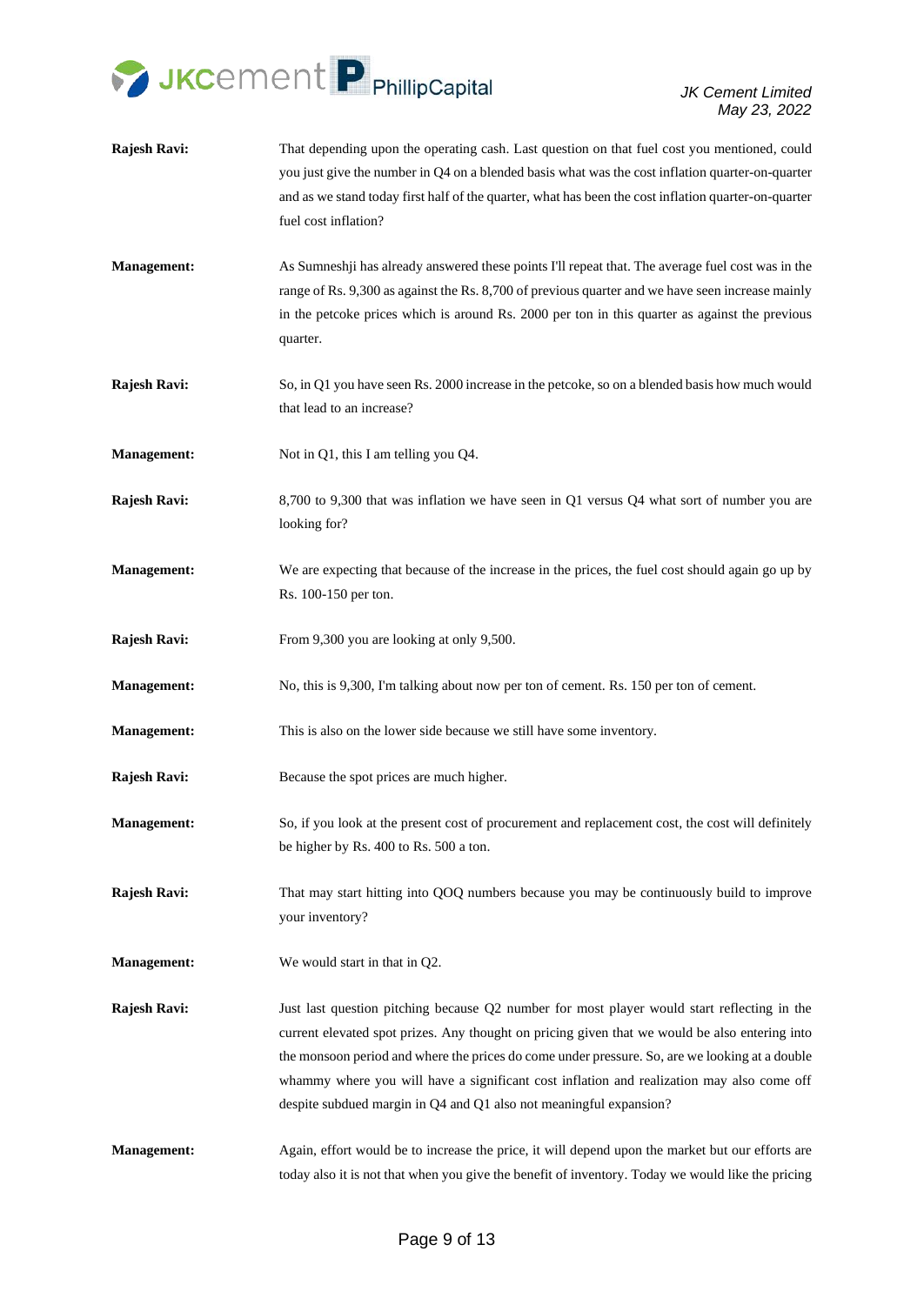

to be on the present replacement costs because inventory benefit is very temporary. It's not available with everyone.

- **Moderator:** We'll take a next question from the line of Sanjay Nandi from Ratnabali Investment Private Limited.
- Sanjay Nandi: Can you just highlight like what for we raising 500 crores of entities?
- **Management:** This is only an enabling resolution which we do it every year. It's not that because we are going to the shareholders. It's only an enabling resolution in case for business you need to raise some funds, you can have an option to raise via debentures also, it is the cheaper mode. There is no plan to raise any debentures as of now.
- **Sanjay Nandi:** What kind of inventory do we have for this quarter like from the exit of the March quarter? What kind of inventory we have the petcoke inventory as we stand from the exit of March?
- **Management:** We would have petcoke inventory as of March of around 3 months inventory. Sanjay, do you have any other questions?
- **Sanjay Nandi:** Can you please guide us on the cost per ton inflation like as we stand here from the exit of March quarter on overall basis?
- **Management:** When you talk about inflation vis-à-vis March if you see the petcoke prices and other prices have increased since March. When we say petcoke March exit was around 220 or something which has gone up to 250-260. Also there has been an increase on other input costs and rupee devaluations since March is around 5%.
- **Moderator:** The next question is from the line of Mangesh Bhadang from Nirmal Bang.
- **Mangesh Bhadang:** Firstly, is on the white cement business, so recently India has signed a free trade agreement with UAE and I assume that because of that the import duty on white cement would be cut to nil from 10% that is it currently. I just wanted to check wouldn't imported prices of white cement actually come down by that percentage. If so, it benefits us also because we do send some material to in the southern part of the country, so overall this cut in import duty isn't beneficial for us or you think that the pricing could actually come down because of that?
- **Management:** No, it should not come down because of that. It will have benefit because going forward the imports into India from Fujairah would also increase. Today with the growth in demand the capacity in India is almost operating at full capacity. Birla White is already operating at full capacity. We are also close to a full capacity. All the incremental demand will have to be met mainly from imports and import into India coming from UAE only.
- **Management:** Just to add to Saraogi ji like this 10% reduction will take time, it is like basically 10 years' timeline, by this it will get reduced. For first 4 years it will like 0.5% only every year which will not be substantial, like it will be very minimal amount.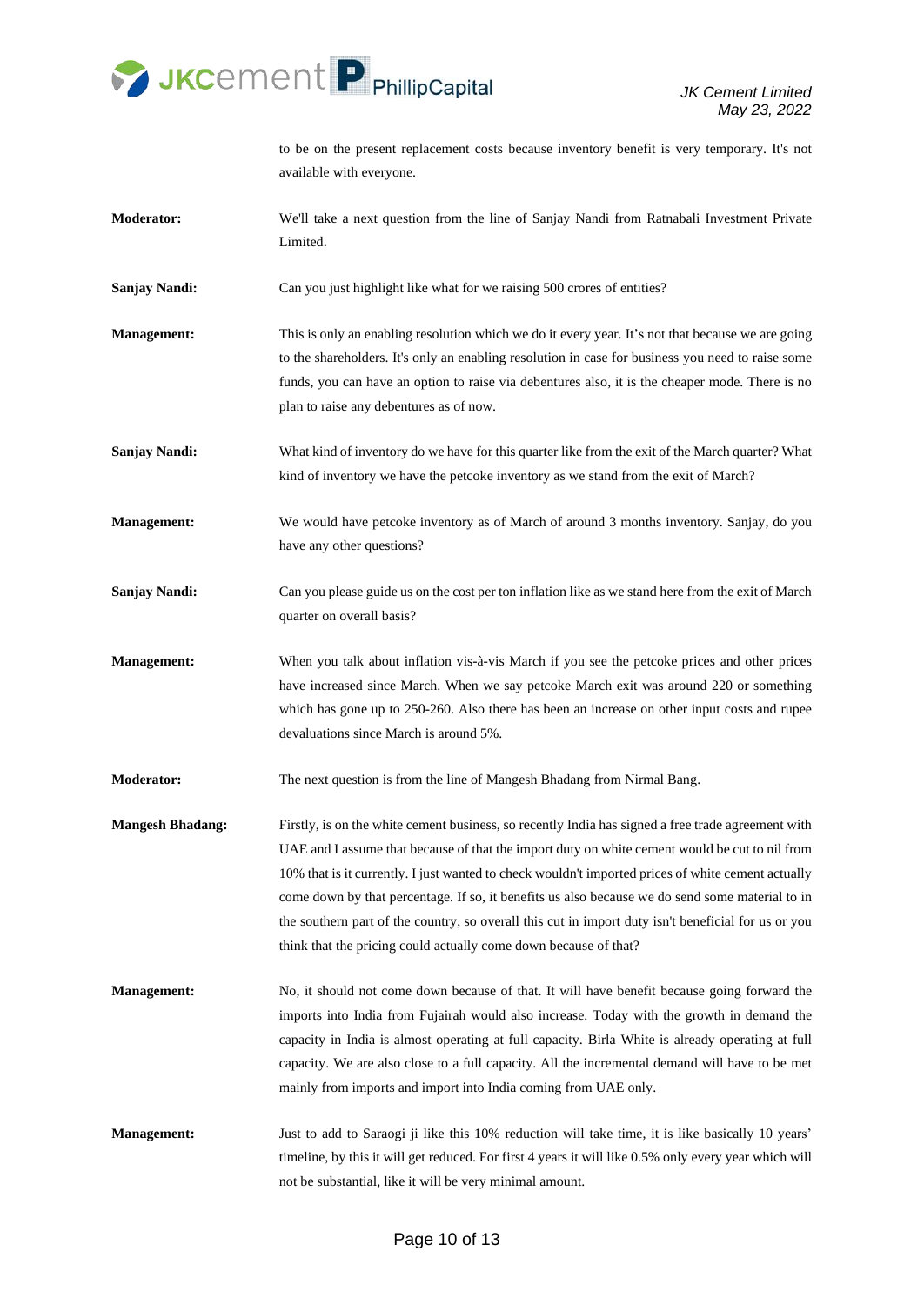

*JK Cement Limited May 23, 2022*

**Mangesh Bhadang:** Basically, you mentioned the 10% increase, so generally that should flow through margins going forward, right? On the earlier question that we had mentioned because of rupee devaluation there was rise in the white cement prices? **Management:** Rupee devaluation and then is different, if rupee gets further devaluated then the imported white cement will be costlier in India. **Mangesh Bhadang:** So, we will have import parity prices for white cement? **Management:** Yes, that is fine. **Mangesh Bhadang:** Second question is on the grey cement pricing you mentioned Rs. 25 to Rs. 30 rise from northern operation, so overall is it enough to maintain the margins at current levels, the price rise compared to the cost of inflation that we are seeing? **Management:** No, we are half way through. **Mangesh Bhadang:** We need some more but currently because of the demand we are not able to pass it. **Management:** The total increase has to be between Rs. 50 to Rs. 60, whatever is the cost pressure, this is the increase. So, we have got Rs. 25 to Rs. 30 so we are just halfway through. We would need similar increase. **Moderator:** Our next question is from the line of Ritesh Shah from Investec Capital. **Ritesh Shah:** Two questions, one is any update on the paints business. **Management:** On the paint business as was last approved by the board, we have with now initiated actions. The Company has been formed and we are looking for the land and we will go on as per the plan to commission the plant by March '24 and scale up the business and the investment would be made as approved by the board in the next 3 to 4 years' time. **Ritesh Shah:** Anything on the dealer network. I think it's still some time away, right? **Management:** No, it's not some time away, we are already working out on the dealer network for the expansion and we have already opened up many markets and within next 3 months' time, we would be in a position to mostly open up all the markets. **Ritesh Shah:** The reason I asked on the dealer network is to our understanding the market leaders on the paint sides, they're actually very aggressively going after cement dealers. Does it impact our positioning or the gain which we had envisaged our placement in the marketplace? **Management:** As far as, see at this point to say on the dealer network for paints, it is a bit too early. But definitely we will start on the dealer network for the paints exact maybe sometime beginning of next year because the production is likely to come by March '24. At this point of time to make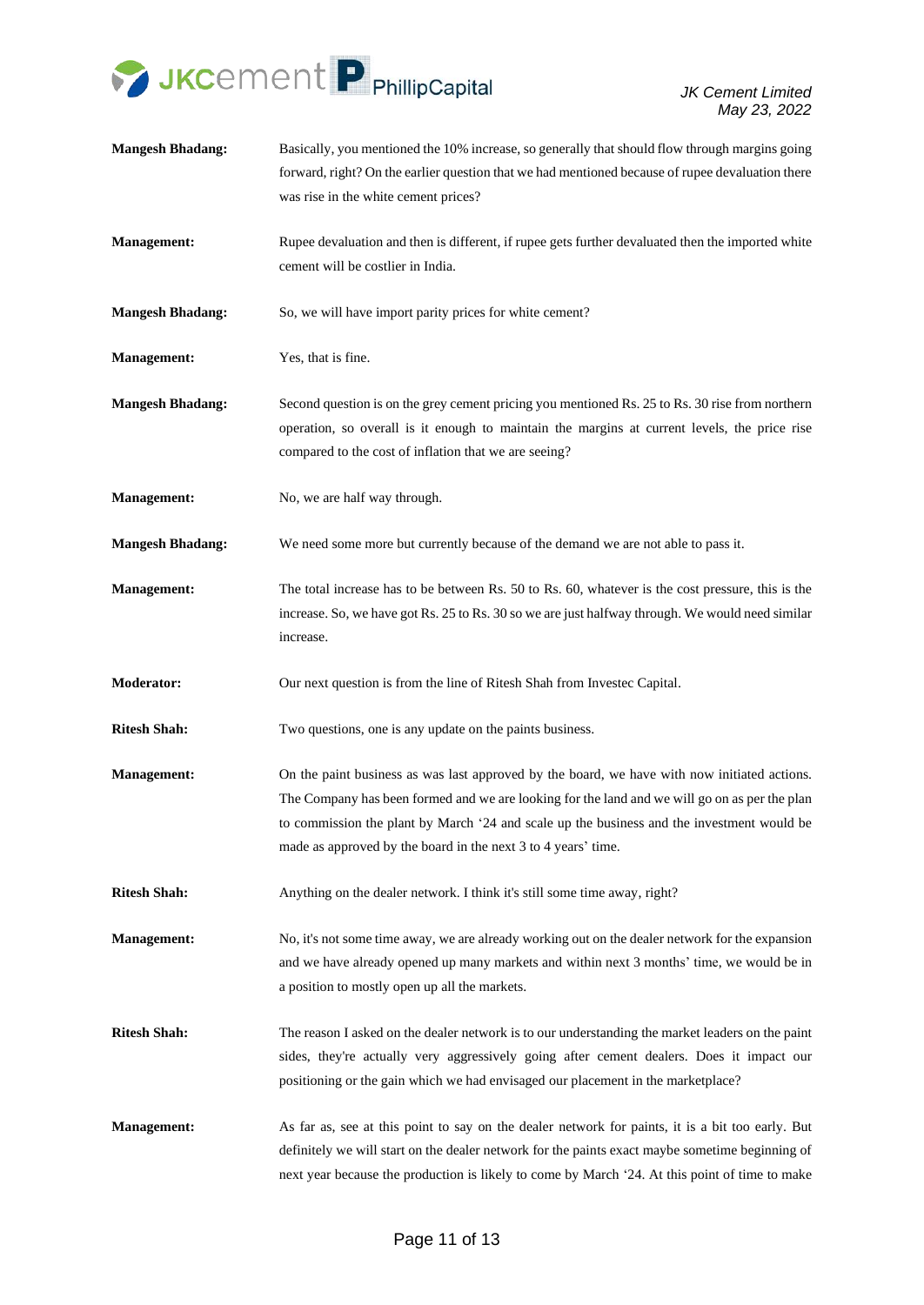

a dealer, discuss with the dealer and then promise him that you will be given paint after 2 years, will not be advisable.

- **Ritesh Shah:** My second question is on wall putty. The market leader in cement, they have bought a certain stake in RAK which we understand used to supply to a converter in India which indirectly used to supply to the paint companies. Now given the market leader in cement will have a right of first refusal on the volumes which come-in in the country by RAK. Does it improve our market positioning or how should one read into the competitive intensity given the larger paint players might find it difficult to secure putty in the marketplace?
- **Management:** No, I didn't follow.
- **Ritesh Shah:** My question is, the cement market leader they have bought around 30% stake in RAK, UAE. RAK used to supply to an unlisted Company in India which indirectly used to supply it to likes of Asian, Berger and Nerolac. Now I think Grasim or UltraTech basically they might have the right of first refusal on the volumes. When it comes to the competitive intensity in the space, does it improve our bargaining power in the market place given we have everything captive with us?
- **Management:** Yes. UltraTech has got a stake and maybe going forward they would take over the entire RAK because they will do an open offer and will get the control of the management also. But as far as paint guys are concerned, they may buy from RAK. We have two sources where we can supply. Today also they are not exclusive suppliers to all the paint guys because they always sourced material from two-three sources. We have definitely it will give us more opportunity to increase our volumes.
- **Ritesh Shah:** Is my understanding right that under putty capacity in the country, basically from a supply standpoint or sourcing of white cement, you have one particular **(Inaudible)** (43.25). They will find it difficult to source volumes and it actually give better, giving some market place?

**Management:** No, I didn't follow.

**Ritesh Shah:** Probably I'll take it offline.

**Moderator:** Thank you. Ladies and gentlemen that was the last question. I now hand over the conference to Mr. Vaibhav Agarwal. Over to you sir.

- **Vaibhav Agarwal:** Thank you. On behalf of PhillipCapital (India) Private Limited I would like to thank the management of JK Cement for the call and many thanks to participants joining the call. Thank you very much sir. Inba you may now conclude the call. Thank you.
- **Management:** Thank you Vaibhav and thank you everyone for participating and joining us today and showing interest in the Company. I on behalf of my colleagues, Sumnesh and Prashant, give hearty thanks to all of you. Thank you.